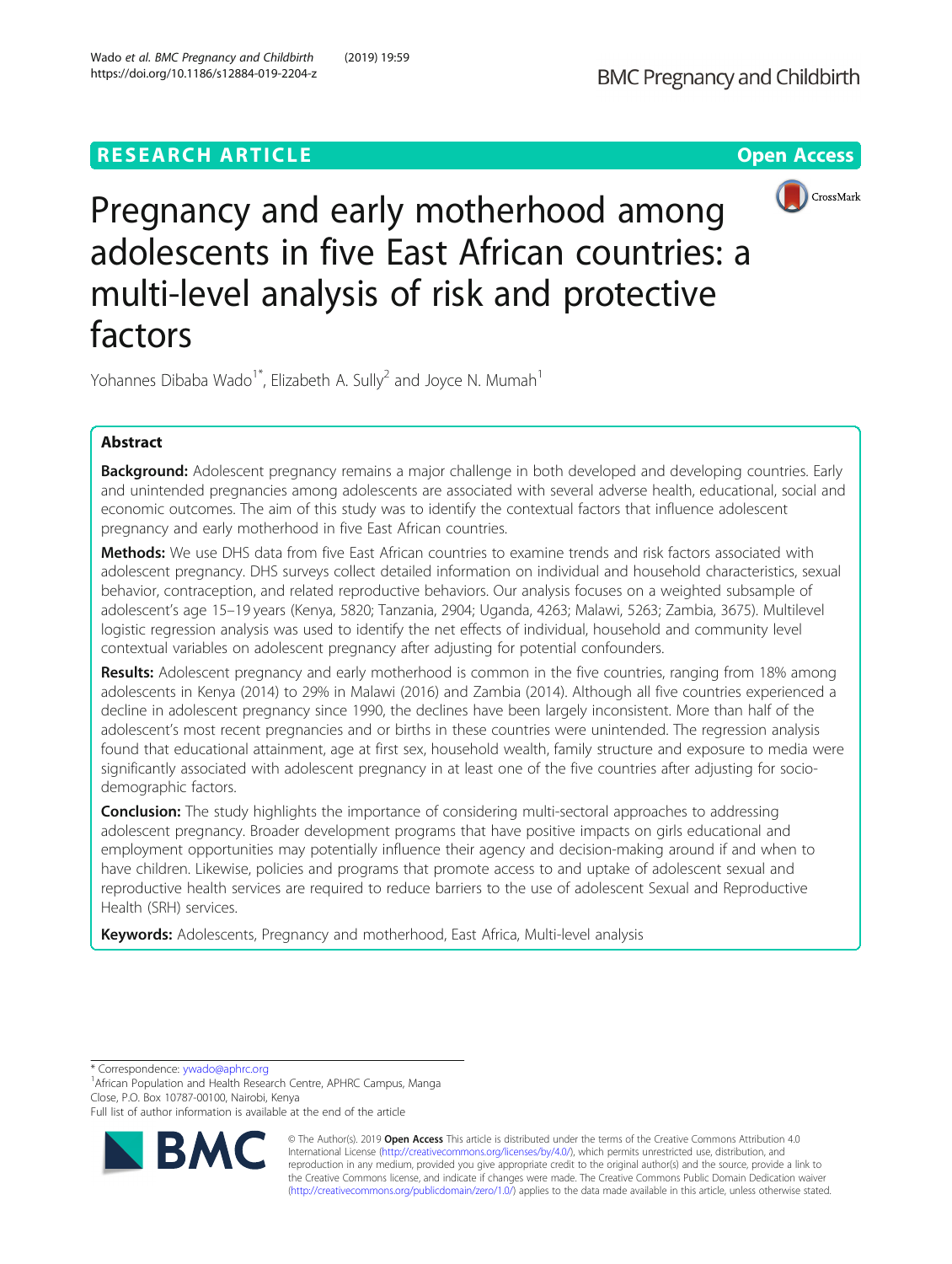## Background

Although improving adolescent sexual and reproductive health is high on the global health agenda, adolescent pregnancy remains a major challenge in both developed and developing countries. Each year an estimated 21 million pregnancies occur among adolescent girls of age 15–19 years in developing countries, almost half of which  $(49%)$  are unintended  $[1, 2]$  $[1, 2]$  $[1, 2]$  $[1, 2]$ . This results in an estimated 16 million births and more than 3.2 million abortions annually. In sub-Saharan Africa (SSA), an estimated 45% of the pregnancies among young women age 15–19 are unintended resulting in unintended births, unsafe abortions and miscarriages [[2\]](#page-10-0). Nearly half of the unsafe abortion cases in sub-Saharan Africa also occur among adolescent girls and young women under the age of 25 years [[3\]](#page-10-0). In Kenya, for instance adolescent girls make up nearly 17% of post abortion cases and account for 45% of severe abortion related complications treated in health facilities [\[4\]](#page-10-0).

Early and unintended pregnancies among adolescents are associated with several adverse health, educational, social and economic outcomes. Childbirth is risky for adolescent girls and research indicates that pregnancy-related conditions are the second major cause of death among adolescent girls in developing countries [[5,](#page-10-0) [6\]](#page-10-0). Adolescent pregnancy also interrupts young women's schooling, thus endangering their future economic opportunities, including reducing job market opportunities [[7,](#page-10-0) [8](#page-10-0)]. The effects of adolescent childbearing also extends to the health of their infants with evidence of higher perinatal deaths and low birth weight among babies born to mothers under 20 years of age [[5,](#page-10-0) [6](#page-10-0), [9,](#page-10-0) [10](#page-10-0)].

Adolescents in sub-Saharan Africa have one of the highest birth rates compared to adolescents in the other regions of the world, accounting for a significant proportion of the overall fertility in many countries in the region [[11\]](#page-10-0). High adolescent birth rates reflect the vulnerabilities they experience and the lack of opportunities available to them  $[12, 13]$  $[12, 13]$  $[12, 13]$ . A wide range of factors contribute to the high rates of unintended pregnancy and unplanned births among adolescents; Poor knowledge of sexual and reproductive health services, legal barriers to accessing services, provider bias, stigma around premarital sex and lower decision making autonomy of married adolescents are among the factors contributing to unintended pregnancies [[14](#page-10-0)–[16](#page-10-0)].

Several studies examined the risk and protective factors associated with adolescent pregnancy using an ecological perspective, thus identifying multidimensional factors at the individual, relational, familial and structural levels that influence adolescent pregnancy. Among the several factors at the different levels, systematic reviews showed that poverty, and lower educational attainment are consistently associated with adolescent pregnancy [[17](#page-10-0)–[19](#page-10-0)]. Poverty, lack of education and gender inequality perpetuate early age at marriage, early childbearing and undermine successful transition from adolescence to adulthood. Poverty and socio-economic deprivation expose adolescent girls to early sexual debut and intergenerational sex  $[20, 21]$  $[20, 21]$  $[20, 21]$  $[20, 21]$  and research indicates that adolescents from families of low socio-economic status and living in poor neighborhoods are at greater risk of early and unintended pregnancies largely due to poverty and lower expectations of future economic success [[21](#page-10-0), [22\]](#page-10-0). While the effects of socio-economic disadvantage and neighborhood poverty on early adolescent pregnancy is relatively well documented in the setting of developed countries, few studies examined their influences on adolescent child bearing in the setting of sub-Saharan African countries. Evidence of the influences of educational attainment on delaying adolescent pregnancy and early motherhood is also relatively well documented [[17](#page-10-0), [23](#page-10-0), [24](#page-10-0)].

Apart from socio-economic disadvantage, systematic reviews show that disrupted family structure is also consistently related to adolescent pregnancy [\[17,](#page-10-0) [25\]](#page-10-0). Parent/ child closeness or connectedness, parental supervision or regulation of children's activities, and parents' values against adolescent intercourse decrease the risk of adolescent pregnancy through adolescents remaining sexually abstinent, postponing intercourse, having few sexual partners or using contraception more consistently [\[25\]](#page-10-0).

While body of research on the determinants of adolescent child bearing exist both in developed and developing countries, few studies have focused on the combination of individual, household and community-level factors in Eastern Africa. Adolescent pregnancy rates are high in the Eastern African region, necessitating a deeper examination into the determinants of adolescent pregnancy and childbearing. Understanding the correlates of adolescent pregnancy can motivate policy and programmatic responses to adolescent pregnancies and help monitor progress toward reducing their incidence. However, few studies examined the determinants of adolescent pregnancy and early motherhood in some of the countries where adolescent pregnancy is very high, such as those in Eastern Africa. The objective of this study is to identify the contextual factors that influence adolescent pregnancy in five east African countries.

## Methods

## Data

We use Demographic and Health Surveys (DHS) data from Kenya, Tanzania, Uganda, Malawi and Zambia to examine trends in adolescent pregnancy since 1989/1990 and identify the socio-economic and demographic correlates using a subsample of adolescents age 15–19 in the DHS data set. The DHS is implemented by the host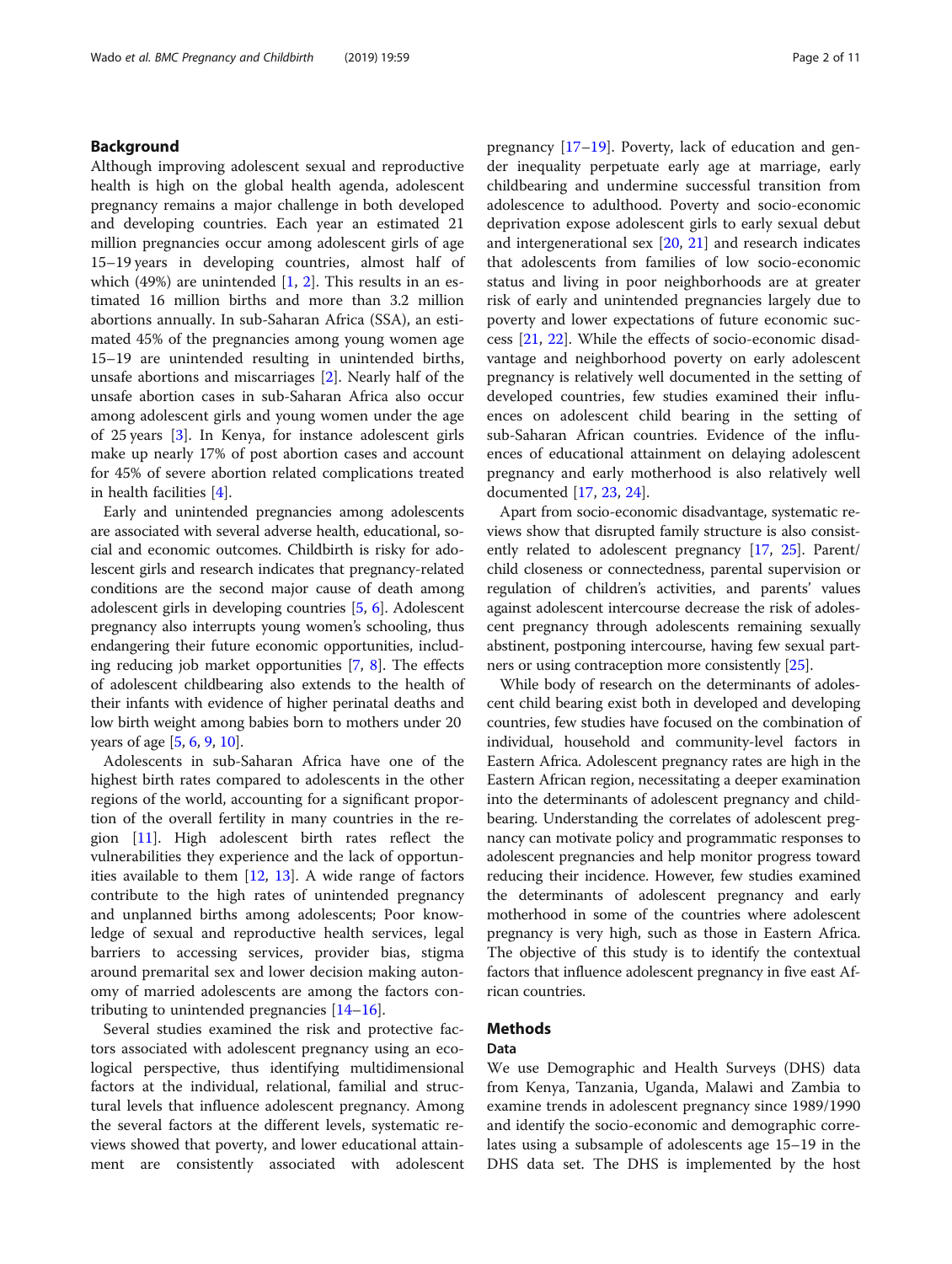country's National Bureau of Statistics along with ICF International – a United States based organization that provides technical assistance to the DHSprogram. DHS is a nationally representative household survey with cross-sectional design and widely used for monitoring and evaluation of population, health and nutrition programs in developing countries.

The five countries included in the study all fall under the East Africa region geographically, have conducted five or more rounds of DHS for trend analysis and comparability and have relatively high level of adolescent pregnancy. The most recent surveys, all since 2013, were used to examine the key predictors of adolescent pregnancy and motherhood (Kenya 2014 with a weighted sample of 5820 adolescents; Uganda 2016 with a weighted sample of 4263; Tanzania 2015 with a weighted sample of 2904; Zambia 2014 with a weighted sample of 3675 and Malawi 2015 with a weighted sample of 5263 adolescents).

DHS surveys collect detailed information on individual and household characteristics, fertility, sexual behavior, contraception, and related reproductive behaviors from women of reproductive age (15–49 years). DHS follows a standardized procedure across countries for sampling, data collection, and data cleaning to allow for inter-country analysis. In all the surveys, a two-stage stratified sampling is employed. At stage one, regions/provinces/states are stratified into urban and rural areas. Enumeration areas or clusters from each region are sampled proportional to size. In sampled households, all women aged between 15 and 49 years who consent to participate in the survey are interviewed. Sample size for the surveys varied, both overtime for individual countries and between the countries included in the study.

## Variables

## Outcome variable

The outcome variables of the study are self-reported current pregnancy or motherhood among adolescents, which refers to the proportion of adolescents age 15–19 who were either pregnant or had a live birth at the time of the interview. Our data are only current pregnancies or previous births and do not capture adolescent pregnancies that ended in miscarriage, abortion or stillbirth.

## Explanatory variables

Although several previous studies used the ecological framework of multidimensional factors at the individual, relational, familial and structural levels that influence adolescent pregnancy, we could not use this framework fully due to the limitations in our data. The data we used (secondary data) is not collected to capture the constructs in the model comprehensively – and as a result we have focused on the influence of few constructs at have available data for. Individual level covariates hypothesized to influence adolescent pregnancy include girl's education, exposure to media, age, and age at first sex. The variable exposure to media is constructed from questions in the DHS on whether the respondent listens to radio, watches television, or reads newspapers and magazines. A categorical variable is created from these three questions measuring exposure to media; coded as 0 if she has no exposure to any of the three sources, 1 if she has exposure to one of the three sources, 2 if she has exposure to two of the three sources and 3 if she has exposure to all three sources. Age at first sex was recoded in to four categories: coded as 0 if she has not initiated sex, 1 if started sex before age 15, 2 if started sex between 15 and 17 years, and 4 if started sex between 18 and 19 years.

Household level covariates include household wealth index, place of residence, sex of the household head and living arrangement (family structure). Household wealth index is coded into five categories in the DHS from the poorest to the richest. Place of residence is coded as 1 if urban and 2 for rural. Similarly, the variable on sex of the household head is coded as 1 for male and 2 for female. The variable for living arrangement comes from the DHS question on relationship to the head of the household and recoded into the following three categories; those living with their parents (a single parent), those living as married or cohabiting, and those living with relatives and non-relatives.

Two contextual community level variables, both created from the mean values at the cluster level, were included in the multivariate mixed effects model. These include cluster level household poverty and cluster level adolescent education. The cluster level poverty values were recoded as 'low poverty' for values above the mean and 'high poverty' for values below the mean. This is based on the hypothesized relationship between adolescent pregnancy and area deprivation; adolescent living in areas of poverty may be influenced by the low level of availability of services, poor living conditions, cultural practices of early marriage, sexual violence and related challenges. Likewise, poor people living in low poverty communities can also be thought to live in an empowered social and physical environment than those living in poverty-stricken communities. Cluster level girls education is created by aggregating the individual values of the educational attainment of adolescents at the cluster level and categorized in high and low levels based on the mean values.

## Ethical review and consent

The survey protocols of DHS data are reviewed by the ICF Institutional Review Board (IRB) and by Institutional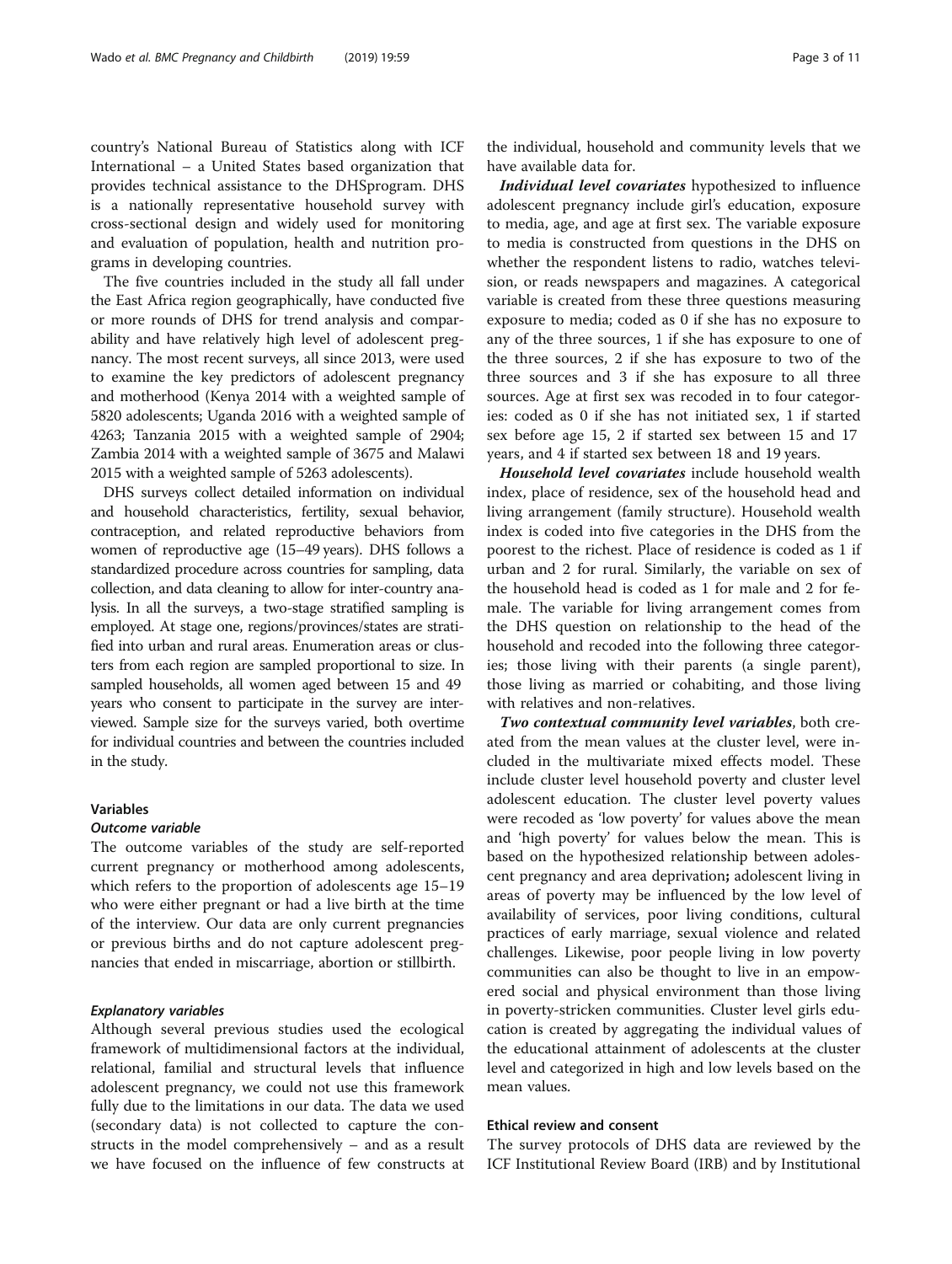<span id="page-3-0"></span>Review Board in the host country. While the ICF IRB ensures that the survey complies with regulations for the protection of human subjects, the host country IRB ensures that the survey complies with laws and norms of the nation. The National Bureau of Statistics and Ministry of Health of the host countries coordinate the process of obtaining ethical approval from the national IRBs. In addition, an informed oral consent is obtained from each respondent and a parent or guardian provides consent for an adolescent under 18 years. The description of DHS consent process is available from [https://](https://www.dhsprogram.com/What-We-Do/Protecting-the-Privacy-of-DHS-Survey-Respondents.cfm) [www.dhsprogram.com/What-We-Do/Protecting-the-Pri](https://www.dhsprogram.com/What-We-Do/Protecting-the-Privacy-of-DHS-Survey-Respondents.cfm)[vacy-of-DHS-Survey-Respondents.cfm.](https://www.dhsprogram.com/What-We-Do/Protecting-the-Privacy-of-DHS-Survey-Respondents.cfm)

## Data analysis

Data were analyzed using STATA statistical software version 14. First, we conducted exploratory analyses of each of the variables and conducted descriptive analysis looking at trends and patterns of adolescent pregnancy. Country-level bivariate analyses were conducted to examine associations between adolescent pregnancy and the selected individual, household and community level variables. Variables were included into the multivariate mixed effects logistic regression if they had a significant association at the bivariate level. Multi-level logistic regression analysis was used to identify the net effects of each explanatory variables after adjusting for potential confounders [[26](#page-10-0)]. We report the fixed effects in terms of odds ratios (OR), and 95% confidence interval (CI) after adjusting for potential confounders.

One of the major drawbacks faced while examining cluster level variables was the small sample size within clusters after limiting the analysis to adolescents of age 15–19 years. The intra-cluster coefficient (ICC) was low for the empty model, suggesting less variation is due to the cluster level. Thus, we decided to keep only two of the contextual cluster level variables in the analysis, cluster level poverty and cluster level girls' education.

## Results

Table 1 shows the socio-demographic characteristics of adolescents in the five target countries between the oldest and most-recent DHS surveys. As shown in the table, there has been great progress in terms of educational attainment, access to media, and knowledge of family planning among adolescents in the last two decades. Educational attainment has improved, with average years of schooling increasing in all five countries. Adolescents in Kenya (8.1 years) and Zambia (7.7 years) attained higher years of schooling on average than adolescents in the three other countries. Moreover, the proportion of adolescent girls with secondary and above education more than doubled in all the five countries between 1989 and 2016. In addition, higher proportion of adolescents resided in urban areas during the later DHSs (Table 1).

Information on age at sexual debut and age at marriage was available for those who were sexually active and married before the time of the survey. Despite some significant increases in age at marriage and age at first sex over time, early marriage and early sexual debut are

Table 1 Socio-demographic Characteristics of adolescents age 15–19 years during the earliest and latest years of DHS data in the five east African countries

| Key characteristics                        | Kenya                |                      | Uganda                   |                      | Tanzania             |                      | Malawi                   |                      | Zambia               |                      |
|--------------------------------------------|----------------------|----------------------|--------------------------|----------------------|----------------------|----------------------|--------------------------|----------------------|----------------------|----------------------|
|                                            | 1989<br>$(N = 1496)$ | 2014<br>$(N = 5820)$ | 1989<br>$(N = 1199)$     | 2016<br>$(N = 4263)$ | 1991<br>$(N = 2183)$ | 2015<br>$(N = 2904)$ | 1992<br>$(N = 1105)$     | 2015<br>$(N = 5263)$ | 1992<br>$(N = 1984)$ | 2014<br>$(N = 3675)$ |
| Mean years of schooling<br>(mean, SD)      | 7.1(2.4)             | 8.1(2.6)             | 4.2(2.9)                 | 6.6(2.7)             | 5.5(2.7)             | 7.0(2.7)             | 3.4(3.0)                 | 6.5(2.6)             | 5.4(2.6)             | 7.7(2.5)             |
| Secondary education (%)                    | 21.4                 | 47.8                 | 12                       | 33.5                 | 6.4                  | 35.1                 | 4.5                      | 27.2                 | 24.2                 | 59.6                 |
| Urban residence (%)                        | 18.4                 | 31.9                 | 13.5                     | 24.3                 | 27.3                 | 37.3                 | 11.7                     | 17.5                 | 51.5                 | 48.0                 |
| Richest households (%)                     | $\qquad \qquad -$    | 19.2                 | $\overline{\phantom{0}}$ | 23.2                 | $\qquad \qquad -$    | 29.7                 |                          | 23.4                 | -                    | 27.9                 |
| Exposure to media <sup>a</sup> (%)         | 71.8                 | 74.9                 | 38.6                     | 62.4                 | 55.5                 | 56.7                 | 61.7                     | 54.1                 | 67.7                 | 69.21                |
| Ever married (%)                           | 18.5                 | 14.2                 | 40.8                     | 22.8                 | 28.3                 | 25.3                 | 41.2                     | 26.8                 | 29.7                 | 17.0                 |
| Sexually active (%)                        | 46.1                 | 37.2                 | 62.3                     | 45.7                 | 51.4                 | 52.2                 | $\overline{\phantom{0}}$ | 51.9                 | 61.0                 | 49.1                 |
| Median age at first sex<br>(median age)    | 15.0                 | 15.2                 | 14.7                     | 15.5                 | 15.3                 | 15.4                 | $\overline{\phantom{m}}$ | 15.5                 | 15.0                 | 15.0                 |
| Median age at 1st marriage<br>(median age) | 16.1                 | 16.1                 | 15.6                     | 16.3                 | 16.1                 | 16.1                 | 16.0                     | 16.3                 | 16                   | 16.0                 |
| Knowledge of<br>contraception (%)          | 80                   | 96.4                 | 73.2                     | 96.7                 | 51.4                 | 94.2                 | 75.5                     | 93.6                 | 76.8                 | 95.3                 |
| Current use of<br>contraception (%)        | 4.0                  | 27.1                 | $\overline{2}$           | 10.1                 | 6.4                  | 19.6                 | 11.0                     | 29.1                 | 2.8                  | 10.6                 |

<sup>a</sup>Exposure to media was measured differently in the oldest surveys using questions on listening to radio every week / every day or watching TV every week/every day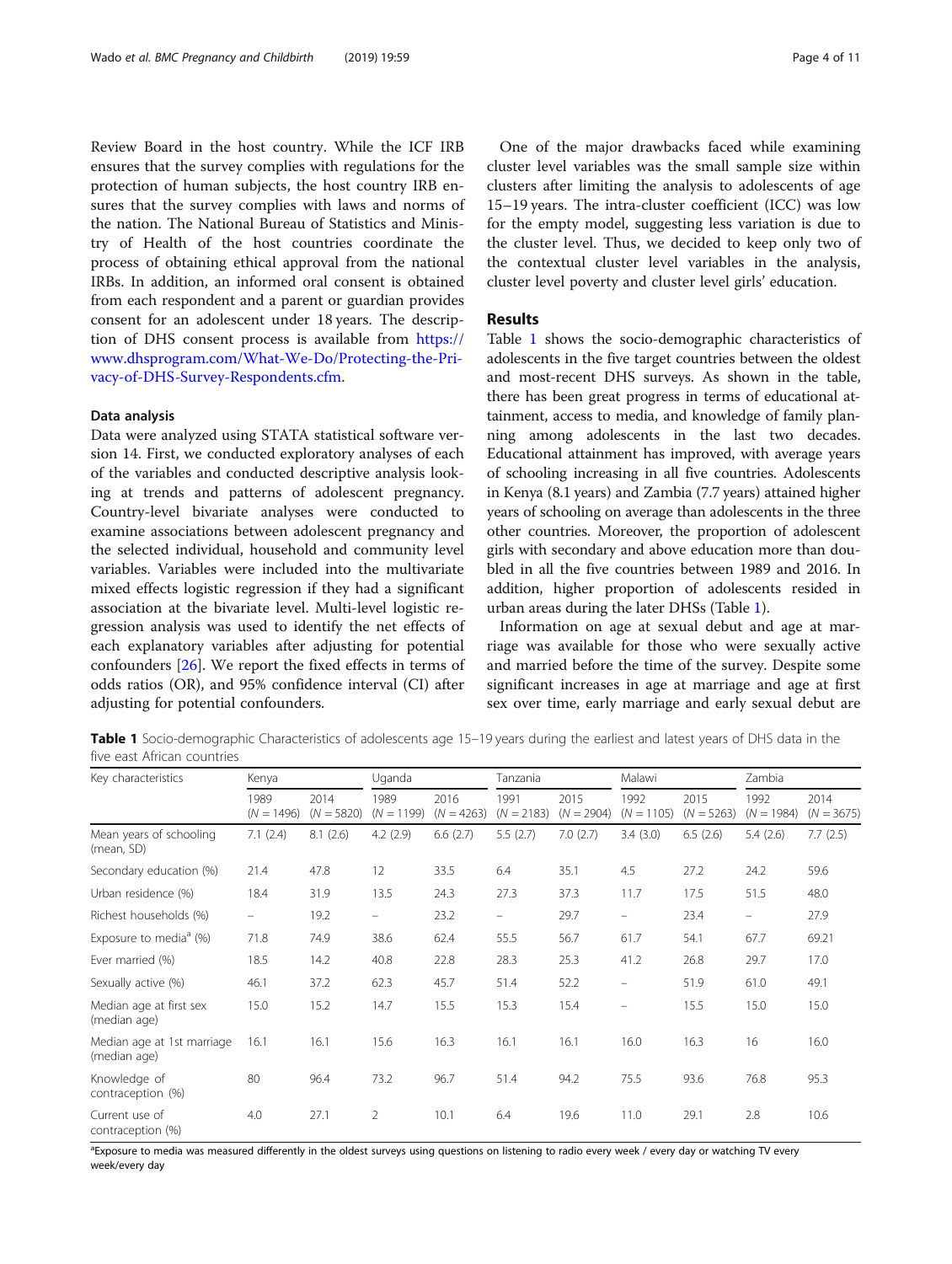common. Over a quarter of adolescent girls of age 15– 19 years in Tanzania and Malawi were married at the time of their most recent survey. At 14%, Kenya has the lowest proportion of adolescents ever married by age 19 years. Overall, all four countries have experienced a fall in the proportion of adolescents marrying before age 19, with the steepest decline observed in Uganda between 1989 and 2016 (Table [1\)](#page-3-0). A higher proportion of the adolescent pregnancies and births occurred among adolescents in-union, ranging from 67% in Malawi and Uganda to 54% in Zambia during their most recent DHS (result not shown).

Early sexual debut, measured by the proportion of adolescents who have ever been sexually active, also declined in Kenya and Uganda, but increased slightly in Tanzania from 1991 to 2015. In Uganda, the median age at first sex and median age at first marriage has slightly increased between 1989 and 2016. (Table [1\)](#page-3-0). Other important determinants of adolescent sexual and reproductive health, including knowledge of contraception, use of contraception and exposure to media, also improved in almost all the five countries over the same time period.

## Trends in adolescent pregnancy and motherhood

Early motherhood is common in the five countries, ranging from 18% in Kenya (2014) to 29% in Malawi (2016) and Zambia (2014). In Tanzania and Uganda nearly 27 and 25% of adolescent girls age 15–19 were either pregnant or had their first child at the time of the most recent DHS respectively. Although all five countries have experienced a decline in adolescent pregnancy since 1990, the trends in the decline have been largely inconsistent. In Tanzania for instance, adolescent pregnancy declined from 29% [95% CI; 27.1–30.9] in 1989 to 23% in 2010 [95% CI; 21.1–24.6], but this trend recently was reversed increasing to about 26.7% [95% CI; 25.1–28.3] in 2015. In Uganda, adolescent pregnancy and motherhood increased initially but has consistently declined since then. Between 1989 and 2016, adolescent pregnancy and motherhood declined by 33% from 37.2% [95% CI; 34.4–40.0] to 24.8% [95% CI; 23.5–26.1], a significant decline compared to 1989 levels. Kenya, with the lowest level of adolescent pregnancy among the five countries, also reduced adolescent pregnancy from 25% [95% CI; 23.2–27.7] in 1989 to 18% [95% CI; 17.1–19.1] in 2014. Malawi also experienced a significant decline in adolescent pregnancy and motherhood since 1992, declining from 34.7% [95% CI; 31.9–37.5] in 1991 to 29% [95% CI; 27.8–30.3] in 2015. In Zambia, adolescent pregnancy declined very little since the first DHSs (Fig. [1](#page-5-0)).

Of the five countries, Tanzania and Malawi experienced an upward trend in teenage pregnancy during the latest surveys (In Tanzania it increased from 22.8% in

2010 to 26.7% with non-overlapping confidence intervals, and in Malawi from 25.6 to 29.1% during the same period). This has caused several policy level conversations and debates in the last few years.

Moreover, social inequalities in adolescent pregnancy and motherhood is evident in all five countries; by place of residence, age, educational attainment and wealth status among others. Across all the countries, the proportion of adolescents who had begun childbearing was higher in rural areas, among those with no education and amongst the poorest households. Variation is also observed with exposure to media, family structure and religion of respondents. In Zambia and Kenya, significant variation was observed in adolescent pregnancy and motherhood with the sex of the household head (Table [2\)](#page-6-0).

Table [3](#page-7-0) shows the proportion of adolescent current pregnancies and most recent births by intention status among adolescents in all the five countries. A high proportion of the adolescent's most recent births and pregnancies were unintended, ranging from 61.7% in Kenya to 41.3% in Tanzania. In all the five countries, higher proportion of adolescents with secondary and higher education, younger adolescents, and adolescents living in urban areas reported that their most recent births and pregnancies were unintended compared to adolescents with no or lower education, older adolescents and those living in rural areas. Only in Kenya, the proportion of adolescent pregnancy and recent birth was higher among rural adolescents compared to their urban counterparts (Table [3](#page-7-0)).

## Multivariable multi-level analysis

Table [4](#page-8-0) presents results of the multivariable multilevel logistic regression analysis by country. We included the following variables into the regression model: age, place of residence, religion, education, wealth, marital status, exposure to media, sex of household head, family structure, age at first sex, cluster level poverty and education. The regression analysis identified several contextual individual, household and community-level factors that are associated with adolescent pregnancy and motherhood in these countries after adjusting for socio-demographic factors of age, place of residence, religion, and marital status. Educational attainment, household wealth, family structure or living arrangement, exposure to media were significantly associated with adolescent pregnancy in at least one of the five countries. Education and household wealth status were consistently associated with early motherhood in all the five countries. Having secondary and above education reduced the odds of adolescent pregnancy by 67% (OR, 0.33; 95% CI, 0.21–0.54) in Kenya, by 65% (OR; 0.35,95% CI:0.19–0.62) in Tanzania, by 63% (OR, 0.37; 0.20–0.71) in Malawi, by 68% (OR; 0.32,95% CI: 0.16–0.87) in Uganda and 65% (OR, 0.35; 0.16–0.76) in Zambia compared to adolescents without a formal education.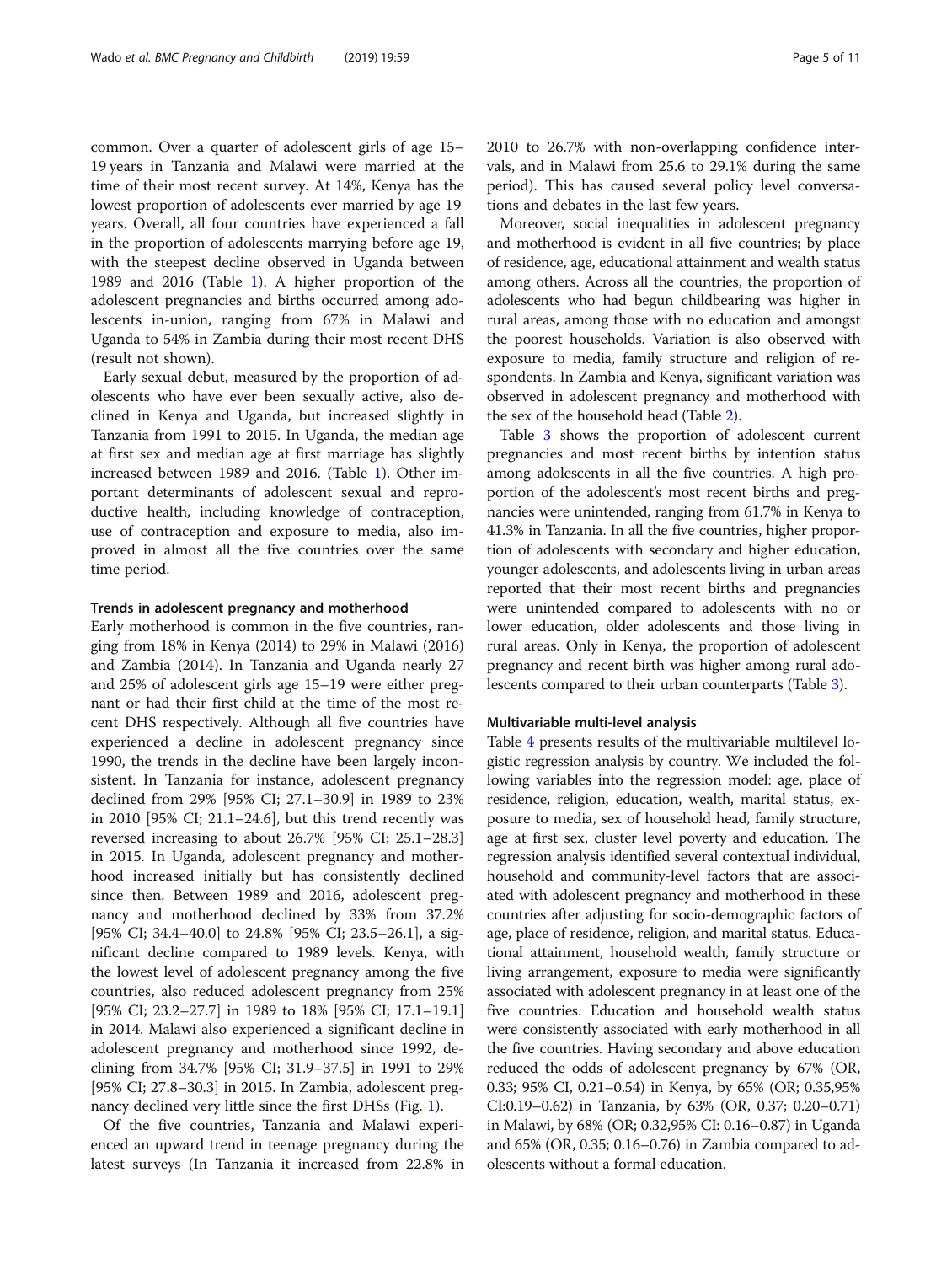<span id="page-5-0"></span>

Household economic status was another factor significantly associated with early motherhood. The results indicate that adolescents in the richest household quintile in Kenya, Tanzania, Malawi, Uganda and Zambia had 68% (OR; 0.32,95% CI:0.18–0.57), 59% (OR; 0.41,95% CI:0.23–0.74), 54% (OR, 0.46; 0.32–0.68), 61% (OR; 0.39,95% CI: 0.23–0.68) and 53% (OR, 0.47; 0.26– 0.83) lower odds of early motherhood respectively compared to adolescents in the poorest quintile in the five countries. The association was stronger in Kenya and Uganda where adolescents in both the richer and richest wealth quintiles had significantly lower odds of adolescent pregnancy.

Other factors associated with adolescent pregnancy in this study were exposure to media and family structure. In Kenya and Zambia, adolescents with exposure to three or more sources of media were 43% (OR; 0.57, 95% CI: 0.34–0.95) and 56% (OR; 0.44, 95% CI: 0.28– 0.67) less likely to experience early motherhood compared to those with no exposure to any media sources respectively. With regards to family structure or living arrangement, married adolescents had higher odds of early motherhood in all the five countries. Similarly, adolescents living with relatives and non-relatives had significantly higher odds of early motherhood in Kenya and Uganda. The sex of the household head did not show a significant association with adolescent pregnancy in all five countries (Table [4](#page-8-0)). As expected, adolescents who initiate sexual intercourse early had higher odds of adolescent pregnancy before age 19. The two community level covariates – community level poverty and community level girls' education - did not show significant association with adolescent pregnancy except in Uganda where a marginal association with adolescent pregnancy was observed.

## **Discussion**

This study examines the trends and determinants of adolescent pregnancy and early motherhood in five East African countries using data from the DHS. The evidence indicates that adolescent childbearing is common in these countries ranging from 18% in Kenya to 29% in Zambia and Malawi. Recent trends however show a decline in all five countries since 1990 albeit with inconsistent trends. Tanzania and Malawi for instance have experienced an upward trend in adolescent pregnancy during the latest surveys and this has caused several policy level conversations and debates in the last few years. However, the five countries also experienced greater improvements in some of the key determinants of adolescent sexual and reproductive health including educational attainment, exposure to media, knowledge and use of contraception. But nonetheless, there has been little change in age at sexual debut and age at first marriage.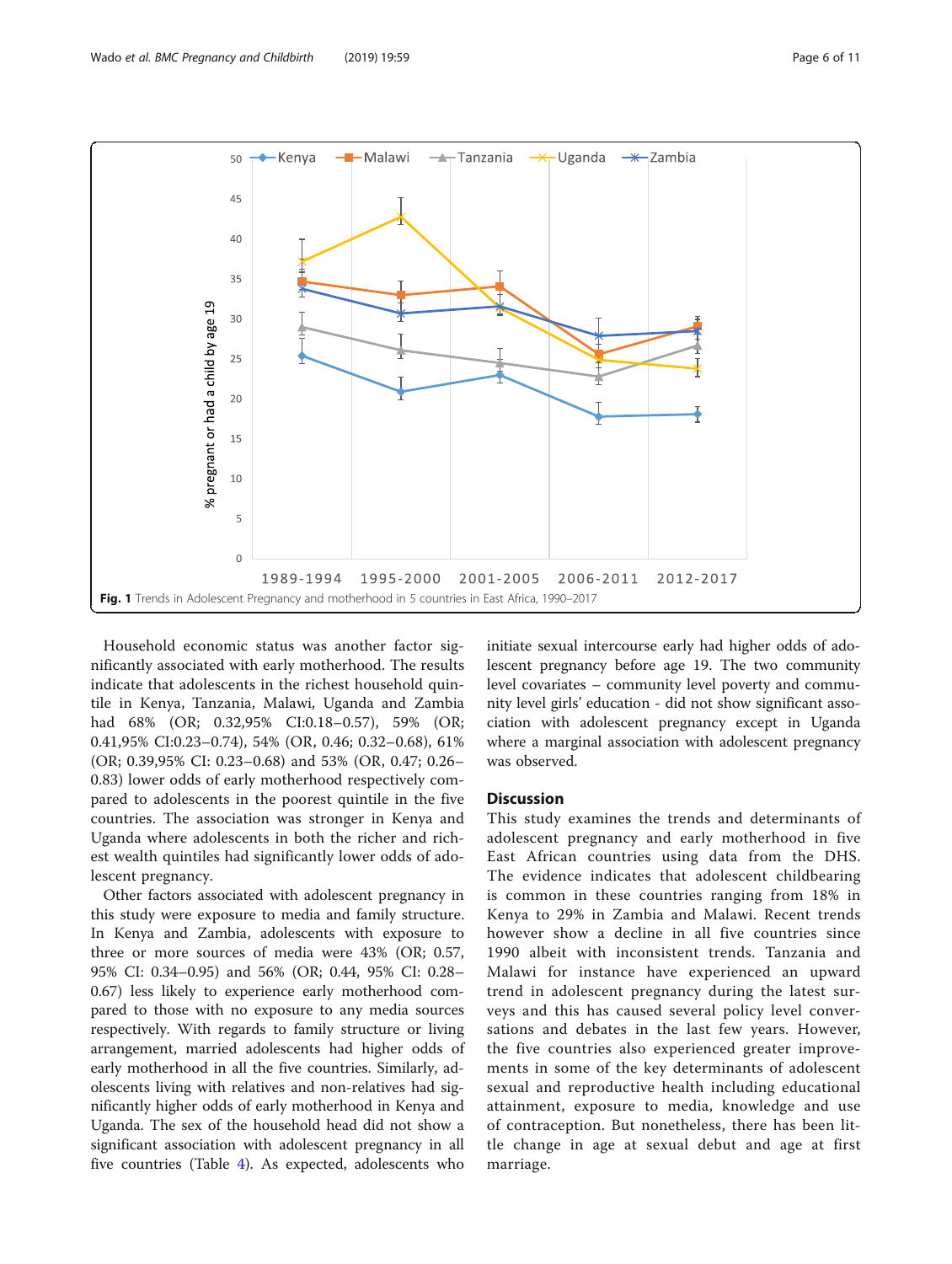<span id="page-6-0"></span>

| Table 2 Percentage of adolescents who were either pregnant or begun child bearing by socio-demographic characteristics in five |  |
|--------------------------------------------------------------------------------------------------------------------------------|--|
| East African countries using the most recent DHS                                                                               |  |

| Variables                                | Kenya               | Malawi              | Uganda              | Tanzania            | Zambia            |
|------------------------------------------|---------------------|---------------------|---------------------|---------------------|-------------------|
|                                          | 2014 ( $N = 5820$ ) | 2015 ( $N = 5263$ ) | 2016 ( $N = 4263$ ) | 2015 ( $N = 2904$ ) | $2014 (N = 3675)$ |
| Educational status                       |                     |                     |                     |                     |                   |
| No education                             | $33.2^{b}$          | $54.1^{b}$          | 34.6 <sup>b</sup>   | $52.3^{b}$          | 53.2 <sup>b</sup> |
| Primary                                  | 23.7                | 32.2                | 28.7                | 33.8                | 35.8              |
| Secondary & higher                       | 11.5                | 18.4                | 16.7                | 10.4                | 23.0              |
| Age, in years                            |                     |                     |                     |                     |                   |
| 15                                       | $3.2^b$             | $4.5^{\rm b}$       | 3.2 <sup>b</sup>    | $4.4^{\mathrm{b}}$  | 4.9 <sup>b</sup>  |
| 16                                       | 8.0                 | 12.2                | 9.4                 | 11.4                | 11.9              |
| 17                                       | 15.0                | 26.6                | 22.1                | 23.0                | 25.7              |
| 18                                       | 25.9                | 45.6                | 40.2                | 38.2                | 41.7              |
| 19                                       | 39.9                | 59.2                | 53.9                | 56.7                | 58.9              |
| Religion                                 |                     |                     |                     |                     |                   |
| Catholic                                 | 18.3                | 25.5                | 22.9                |                     | 23.7              |
| Protestant                               | 17.7                | 23.5                | 26.1                |                     | 29.8              |
| Muslim                                   | 17.5                | 38.2                | 26.5                |                     | 4.0               |
| Others                                   | 49.8                | 32.0                | 23.5                |                     | 46.5              |
| Exposure to media (newspaper, radio, TV) |                     |                     |                     |                     |                   |
| None                                     | $21.5^a$            | $31.5^a$            | 26.4 <sup>a</sup>   | 32.9 <sup>a</sup>   | $43.1^a$          |
| One of the three                         | 22.1                | 27.3                | 26.8                | 25.8                | 29.0              |
| Two of the three                         | 13.2                | 19.1                | 18.6                | 20.4                | 18.9              |
| All three                                | 6.5                 | 11.1                | 13.1                | 10.7                | 10.7              |
| Residence                                |                     |                     |                     |                     |                   |
| Urban                                    | $17.0^{\rm a}$      | $21.3^{b}$          | 18.8 <sup>b</sup>   | $18.5^{b}$          | 20.0 <sup>b</sup> |
| Rural                                    | 18.4                | 30.7                | 26.7                | 31.6                | 36.4              |
| Wealth index                             |                     |                     |                     |                     |                   |
| Poorest                                  | 26.0 <sup>b</sup>   | 43.6 <sup>b</sup>   | $33.5^{b}$          | $42.4^{b}$          | $44.5^{b}$        |
| Poorer                                   | 18.3                | 34.8                | 31.9                | 38.5                | 38.6              |
| Middle                                   | 19.1                | 30.5                | 24.6                | 28.2                | 34.5              |
| Richer                                   | 16.4                | 24.7                | 21.5                | 23.4                | 28.2              |
| Richest                                  | 10.2                | 15.3                | 24.8                | 12.7                | $10.3$            |
| Sex of the household head                |                     |                     |                     |                     |                   |
| Male                                     | $19.5^a$            | 30.0                | $28.0^{\rm b}$      | 27.6                | 29.0              |
| Female                                   | 16.0                | 27.1                | 19.0                | 23.8                | 27.4              |
| Family living arrangement                |                     |                     |                     |                     |                   |
| Living with husband/partner              | $73.1^{b}$          | 84.6 <sup>b</sup>   | $75.5^{b}$          | 80.5 <sup>b</sup>   | $90.1^{b}$        |
| Living with parents                      | $8.7\,$             | 11.6                | 12.0                | 14.7                | 20.1              |
| Living with relatives or others          | 18.4                | 17.8                | 20.8                | 23.7                | 21.8              |
| Total                                    | 18.1                | 29.0                | 24.8                | 26.7                | 28.5              |

 $^{\rm a}$ differences statistically significant at 5%,  $^{\rm b}$  differences statistically significant at 1%

The study identified several key determinants of adolescent pregnancy in the five countries. Overall, secondary and higher education and higher household wealth were associated with lower levels of adolescent pregnancy in all the five countries. This is widely accepted and is consistent with findings of previous studies [[17](#page-10-0), [24,](#page-10-0) [27](#page-10-0)]. Studies from developing and developed countries alike showed that higher education is protective against early and unintended pregnancies [\[18,](#page-10-0) [23](#page-10-0), [24](#page-10-0), [27\]](#page-10-0). As adolescents get greater access to education, the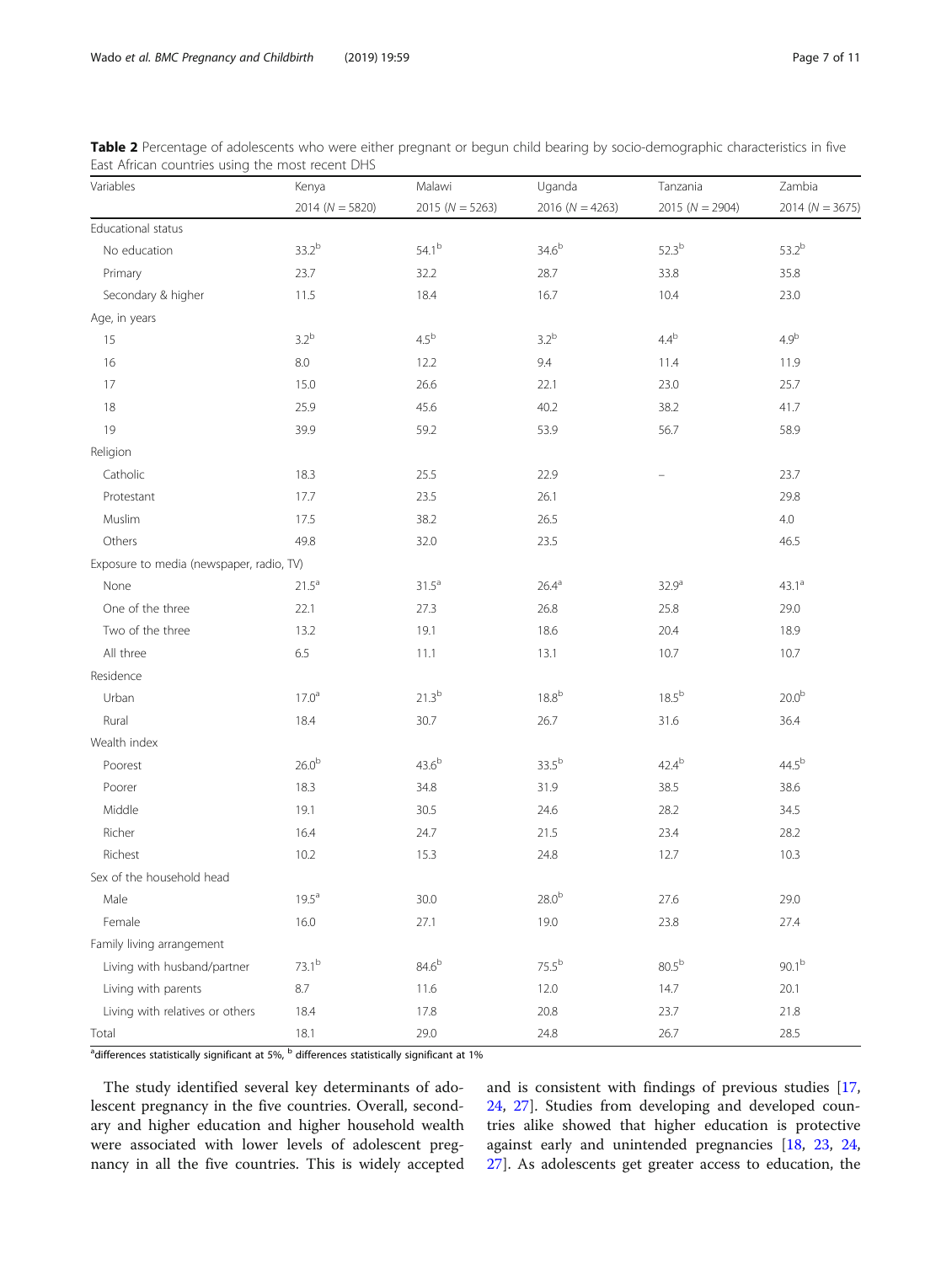| Variables<br>Kenya, 2014<br>$n = 481$ |      | Malawi, 2015<br>$n = 1515$ | Uganda, 2016<br>$n = 1053$ | Tanzania, 2015<br>$n = 771$ | Zambia, 2014<br>$n = 1025$ |  |
|---------------------------------------|------|----------------------------|----------------------------|-----------------------------|----------------------------|--|
| Educational status                    |      |                            |                            |                             |                            |  |
| No education                          | 8.8  | 29.9                       | 41.6                       | 21.4                        | 34.0                       |  |
| Primary                               | 60.8 | 49.9                       | 52.4                       | 40.0                        | 46.8                       |  |
| Secondary & higher                    | 68.6 | 65.3                       | 62.0                       | 65.4                        | 66.8                       |  |
| Age, in years                         |      |                            |                            |                             |                            |  |
| 15                                    | 88.5 | 85.2                       | 93.5                       | 40.2                        | 77.1                       |  |
| 16                                    | 79.8 | 68.7                       | 66.7                       | 45.4                        | 56.3                       |  |
| 17                                    | 59.1 | 55.9                       | 55.3                       | 52.7                        | 60.3                       |  |
| 18                                    | 59.0 | 51.2                       | 52.3                       | 36.5                        | 59.0                       |  |
| 19                                    | 57.5 | 44.0                       | 50.3                       | 39.9                        | 52.2                       |  |
| Residence                             |      |                            |                            |                             |                            |  |
| Urban                                 | 56.0 | 51.9                       | 56.1                       | 57.0                        | 69.2                       |  |
| Rural                                 | 64.5 | 51.6                       | 53.9                       | 35.9                        | 50.5                       |  |
| Wealth index                          |      |                            |                            |                             |                            |  |
| Poorest                               | 52.6 | 43.6                       | 52.4                       | 28.4                        | 40.3                       |  |
| poorer                                | 69.5 | 34.8                       | 53.2                       | 36.9                        | 50.9                       |  |
| Middle                                | 64.0 | 30.5                       | 58.6                       | 46.0                        | 65.9                       |  |
| Richer                                | 68.2 | 24.7                       | 47.9                       | 49.4                        | 62.3                       |  |
| Richest                               | 48.8 | 15.3                       | 61.9                       | 57.5                        | 76.5                       |  |
| Total (%)                             | 61.7 | 51.6                       | 54.3                       | 41.3                        | 56.8                       |  |

<span id="page-7-0"></span>

| Table 3 Percentage of adolescent's recent pregnancies and births that were unintended in the East African countries, using the |  |  |
|--------------------------------------------------------------------------------------------------------------------------------|--|--|
| most recent DHS                                                                                                                |  |  |

opportunities for avoiding early childbearing may improve due to increased knowledge and agency to prevent unintended pregnancies, delayed on set of sexual relations and marriage.

Socio-economic status, measured using the DHS wealth Index, is another major factor associated with adolescent pregnancy in all the five countries. Consistency in this socio-economic pattern across all the countries indicates the lack of policies and programs that prioritize the most marginalized groups and address inequities in access to sexual and reproductive health services and information for adolescents. Several studies have demonstrated the effects of poverty on adolescent pregnancy [\[17](#page-10-0), [18,](#page-10-0) [22\]](#page-10-0). Systematic reviews of the determinants of adolescent pregnancy in Sub-Saharan Africa and European countries showed that low socio-economic status is one of the predisposing factors consistently associated with adolescent pregnancy [\[17](#page-10-0), [18](#page-10-0)]. Although we did not find association between living in poorer community neighborhoods and adolescent childbearing, aside from in Uganda, the literature indicates that adolescents from families of low socio-economic status and living in poor neighborhoods are at greater risk of early and unintended pregnancies largely due to poverty and lower expectations of future economic success [[21](#page-10-0), [22](#page-10-0)].

Other factors associated with adolescent pregnancy in this study were exposure to media, family structure and age at first sex. Our study showed that access to two or three media sources were protective in Kenya, Malawi and Uganda but not in the other two countries indicating that the effects of mass media on adolescent pregnancy is mixed. The few studies that examined the effects of mass media on adolescent sexual behavior indicated that media could have positive and negative influences on adolescent sexual behavior based on the contents [[28,](#page-10-0) [29\]](#page-10-0).

Family structure is another important factor influencing adolescent pregnancy. While early marriage is the major cause of adolescent pregnancy and motherhood with over 60% of births to adolescents taking place in marriage, adolescents not living with their parents are at increased risk of early motherhood. This could potentially be due to the lack of parental support and guidance which exposes girls to early sexual debut and early motherhood. Our findings are in line with previous evidences from studies from various countries including systematic reviews that have found that adolescents who do not live with both biological parents are at increased risk of adverse sexual outcomes [[17](#page-10-0), [25](#page-10-0)].

As expected, early sexual debut is one of the predisposing factors for early motherhood in all the five countries.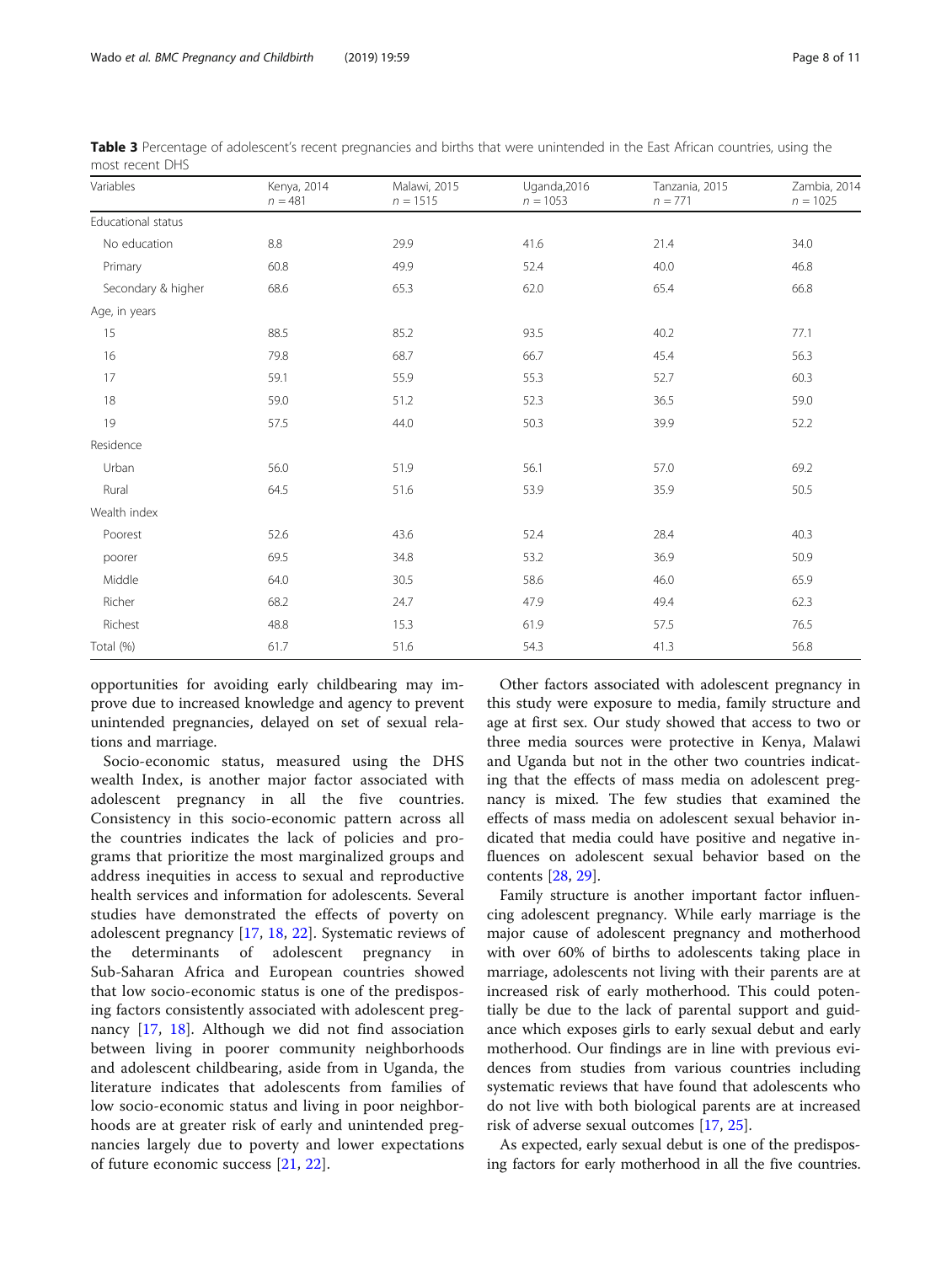| Variables                         | Kenya<br>aOR (95% CI)   | Tanzania<br>aOR (95% CI) | Malawi<br>aOR(95%CI)      | Uganda<br>aOR(95%CI)    | Zambia<br>aOR(95%CI)    |
|-----------------------------------|-------------------------|--------------------------|---------------------------|-------------------------|-------------------------|
| Age in years                      |                         |                          |                           |                         |                         |
| 15 (ref)                          |                         |                          |                           |                         |                         |
| 16                                | $2.13(1.35 - 3.35)$ **  | $2.21(1.21 - 4.01)$ **   | $2.25(1.47 - 3.43)$ **    | $1.61(0.94 - 2.78)$     | $1.63(1.05 - 2.53)$ **  |
| 17                                | $5.27(3.38 - 8.21)$ **  | $6.14(3.36 - 11.19)$ **  | 5.89(3.86-8.98)**         | $3.50(2.04 - 6.02)$ **  | $3.53(2.28 - 5.47)$ **  |
| 18                                | $9.88(6.38 - 15.30)$ ** | 10.35(5.72-18.72)**      | $9.31(6.14 - 14.11)^{**}$ | $9.20(5.33 - 15.88)$ ** | $6.55(4.27 - 10.05)$ ** |
| 19                                | 20.43(12.96-32.18)**    | 26.09(13.80-49.31)**     | 18.02(11.6-28.1)**        | 14.57(8.28-25.63)**     | 16.56(10.52-26.07)**    |
| Education                         |                         |                          |                           |                         |                         |
| No education (ref)                |                         |                          |                           |                         |                         |
| Primary education                 | $1.04(0.67 - 1.61)$     | $0.76(0.46 - 1.24)$      | $0.92(0.54 - 1.67)$       | $0.57(0.22 - 1.47)$     | $0.49(0.23 - 1.05)$     |
| Secondary and above               | $0.33(0.21 - 0.54)$ **  | $0.35(0.19 - 0.62)$ **   | $0.37(0.20 - 0.71)$ **    | $0.32$ (0.16-0.87)**    | $0.35$ (0.16-0.76)**    |
| Age at first sex                  |                         |                          |                           |                         |                         |
| No sex                            | $0.18(0.11 - 0.29)$     | $1.00(-)$                | $1.00(-)$                 | $1.00(-)$               | $0.22(0.14 - 0.34)$ **  |
| $5 - 14$                          | 4.27 $(2.41 - 7.56)$ ** | 12.28(6.48-23.30)*       | 5.03 (3.38-7.49)**        | $5.52(3.52 - 8.67)$ **  | $4.01(2.51 - 6.63)$ **  |
| $15 - 17$                         | $3.24(1.91 - 5.40)$ **  | $4.81(2.78 - 8.30)$ **   | 2.81(2.02-3.92)**         | $3.73(2.54 - 5.47)$ **  | $3.21(2.13 - 4.96)$ **  |
| 18-19 (ref)                       |                         |                          |                           |                         |                         |
| Exposure to Media (ref = none)    |                         |                          |                           |                         |                         |
| One of the 3 sources              | $1.04(0.81 - 1.34)$     | $0.95(0.69 - 1.30)$      | $1.01(0.80 - 1.26)$       | $0.86(0.67 - 1.10)$     | $0.79(0.61 - 1.02)$     |
| Two of the 3 sources              | $0.78(0.56 - 1.08)$     | $0.87(0.56 - 1.34)$      | $0.66(0.45 - 0.95)^*$     | $0.59(0.40 - 0.88)$ **  | $0.58(0.43 - 0.80)$ **  |
| All three sources                 | $0.57(0.34 - 0.95)$ **  | $0.70(0.34 - 1.33)$      | $0.52(0.25 - 1.00)$       | $0.36(0.18 - 0.72)$ **  | $0.44(0.28 - 0.67)$ **  |
| Residence (RC = urban)            |                         |                          |                           |                         |                         |
| Rural                             | $1.67(0.90 - 1.53)$     | $1.04(0.67 - 1.58)$      | $0.88(0.62 - 1.26)$       | $1.12(0.77 - 1.62)$     | $0.98(0.71 - 1.34)$     |
| Wealth (ref. = poorest)           |                         |                          |                           |                         |                         |
| Poorer                            | $0.88(0.64 - 1.20)$     | $1.15(0.75 - 1.75)$      | $0.67(0.49 - 1.05)$       | $1.01(0.70 - 1.42)$     | $1.10(0.75 - 1.56)$     |
| Middle                            | $0.86(0.61 - 1.22)$     | $0.85(0.55 - 1.29)$      | $0.82(0.59 - 1.13)$       | $0.83(0.56 - 1.24)$     | $0.82(0.55 - 1.22)$     |
| Richer                            | $0.59(0.38 - 0.91)^*$   | $0.75(0.47 - 1.18)$      | $0.80(0.57 - 1.13)$       | $0.54(0.35 - 0.84)$ **  | $0.63(0.39 - 1.00)$     |
| Richest                           | $0.32(0.18 - 0.57)$ **  | $0.41(0.23 - 0.74)$ **   | $0.46(0.32 - 0.68)$ **    | $0.39(0.23 - 0.68)$ **  | $0.47(0.26 - 0.83)$ **  |
| R/ship to head of HH              |                         |                          |                           |                         |                         |
| Daughter (ref)                    |                         |                          |                           |                         |                         |
| Spouse/head                       | 15.89(11.55-22.09)**    | $4.19(2.77 - 6.33)$ **   | 4.91(3.79-6.37)**         | 4.62(3.39-6.29)**       | 14.79(11.55-18.63)**    |
| Living with relatives or others   | $2.00(1.59 - 2.52)$ **  | 1.07(0.78-1.469)         | $1.23(0.99 - 1.54)^*$     | $1.79(1.37 - 2.33)$ **  | $1.01(0.81 - 1.26)$     |
| Sex of household head             |                         |                          |                           |                         |                         |
| Male (ref)                        |                         |                          |                           |                         |                         |
| Female                            | $0.87(0.71 - 1.07)$     | $0.85(0.61 - 1.17)$      | $1.08(0.88 - 1.34)$       | $0.91(0.72 - 1.16)$     | $1.06(0.84 - 1.34)$     |
| Comm. Level poverty (Ref = low)   |                         |                          |                           |                         |                         |
| High                              | $0.82$ $(0.61 - 1.10)$  | $1.33(0.85 - 2.07)$      | $1.09(0.85 - 1.39)$       | $0.70(0.49 - 0.94)^*$   | $0.83(0.59 - 1.17)$     |
| Comm. level education (ref = Low) |                         |                          |                           |                         |                         |
| High                              | $1.01(0.78 - 1.30)$     | $0.77(0.50 - 1.19)$      | $1.12(0.84 - 1.47)$       | $0.91(0.67 - 1.24)$     | $1.25(0.88 - 1.77)$     |
| ICC (empty model)                 | 0.123                   | 0.215                    | 0.074                     | 0.072                   | 0.152                   |
| ICC (full model)                  | 0.121                   | 0.079                    | 0.051                     | 0.046                   | 0.029                   |
| n                                 | 5820                    | 2904                     | 5263                      | 4263                    | 3675                    |
| Cluster                           | 1489                    | 494                      | 802                       | 626                     | 712                     |

<span id="page-8-0"></span>Table 4 Multilevel analysis of the association between individual, household and community variables with adolescent pregnancy and early motherhood in five East African countries

 $*$  significant at  $P < 0.05$ 

\*\* significant at  $P < 0.01$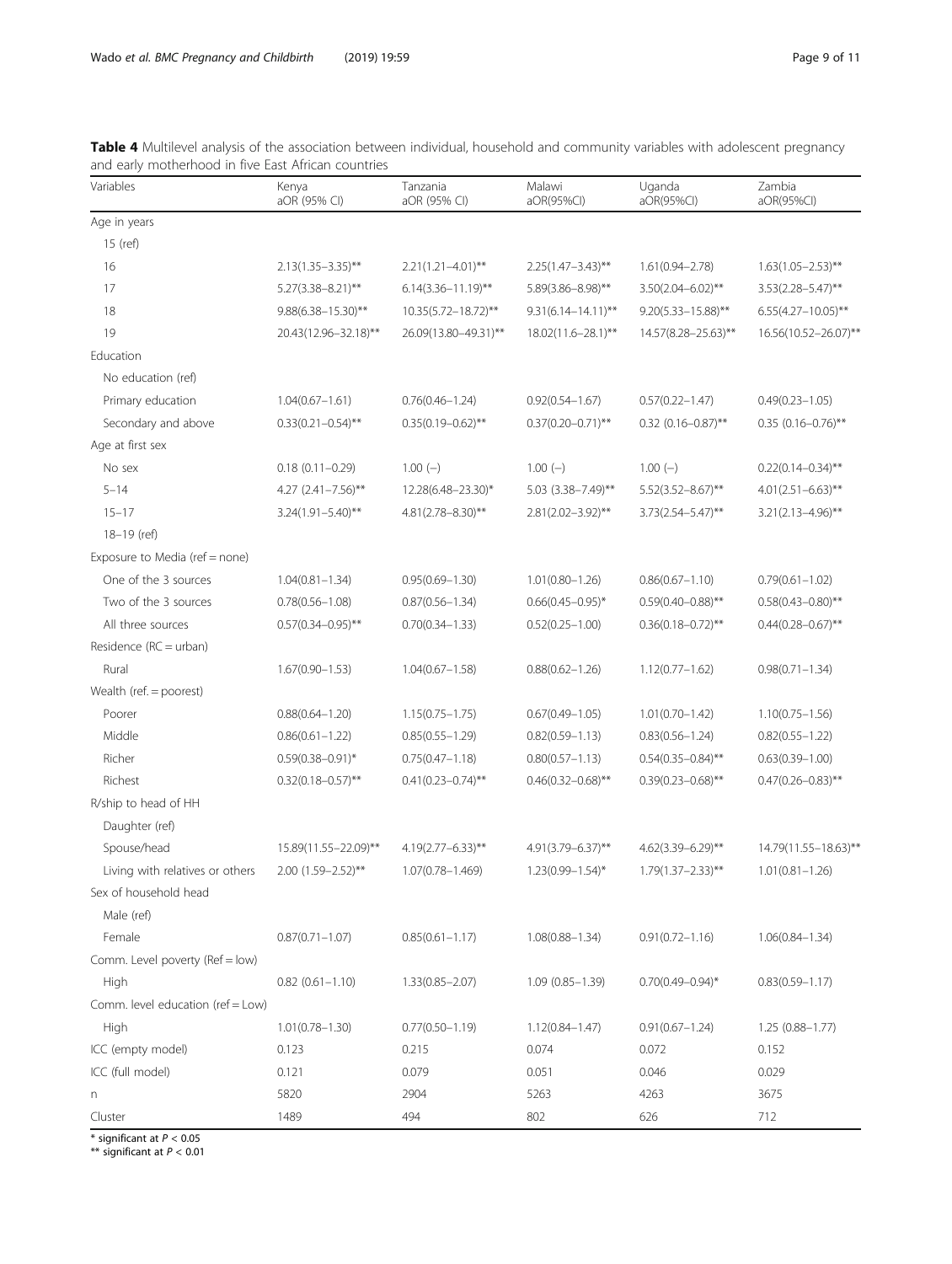Several other studies also found that early sexual debut is a significant predictor of adolescent pregnancy, contraceptive nonuse and HIV infection [\[30](#page-10-0)–[32\]](#page-10-0). For instance, a study of the determinants of adolescent pregnancy in urban, disadvantaged settings across five countries found that sexual initiation at or before age 14 is correlated with lack of contraceptive use and higher rates of HIV and STIs in Johannesburg and Baltimore cities [\[30](#page-10-0)]. Early sexual initiation may lead to higher sexual risk-taking behavior, such as having multiple partners and not using contraceptives, and early pregnancy [[33](#page-10-0), [34\]](#page-10-0).

There are some important limitations to this study. Given the cross-sectional nature of our data, it was not possible to assess causality between individual, household and community level factors, and adolescent pregnancy. For example, education could be protective against early pregnancy, but pregnancy can also result in changes in education. In addition, our analysis is limited to looking at births and current pregnancies and does not capture adolescent pregnancies that end in miscarriage, abortion and stillbirth. Context and characteristics could be different for adolescent pregnancies ending in miscarriage or abortion. Recent studies from Uganda and Ethiopia showed that close to one in six adolescent pregnancies end in induced abortion [\[35](#page-10-0), [36](#page-10-0)].

This analysis shows that more needs to be done to reduce adolescent pregnancy and early motherhood in these countries. As the 2016 Lancet Commission on Adolescents emphasized, investments in adolescent health and wellbeing will not only transform the lives of girls and boys around the world, but will also generate high economic returns, especially in low income countries [[13](#page-10-0)]. Existing evidences on what works in reducing adolescent pregnancy show that sexual and reproductive health education, counselling and contraception provision are effective in increasing adolescent's knowledge of sexuality and health, contraceptive use and decreasing adolescent pregnancy [[12,](#page-10-0) [37](#page-10-0)]. However, such policies are either poorly implemented or nonexistent in these countries. Only few of the countries have adolescent sexual and reproductive health strategies as well as sexuality education programs. Accelerated implementation of existing policies are needed to promote access to and uptake of adolescent sexual and reproductive health services including programs that promote community acceptance and demand-generation activities that reduce barriers to uptake of SRH services by adolescents [[15,](#page-10-0) [16\]](#page-10-0).

This study also highlights the importance of considering multi-sectoral approaches to address adolescent pregnancy. Initiatives to expand girl's education and reduce household poverty are also important in improving adolescent sexual and reproductive health.

Broader development programs that have positive impacts on girls educational and employment opportunities, may potentially influence their agency and decision-making around if and when to have children. Further study is required to understand the effects of media exposure including social media and contextual community level factors on adolescent pregnancy and early motherhood.

#### **Abbreviations**

DHS: Demographic and Health Surveys; FP: Family planning; HIV: Human Immuno-deficiency Virus; MOH: Ministry of Health; SSA: Sub-Saharan Africa; STIs: Sexually Transmitted Infections; WHO: World Health Organization

#### Acknowledgments

We gratefully acknowledge the Dhsprogram for the data used in this study was obtained from <https://www.dhsprogram.com/>. Elizabeth A. Sully - The author's affiliation is included for informational

purposes only; this work was not conducted under the auspices of the Guttmacher Institute. The views expressed herein are those of the authors and do not necessarily reflect the views of the Guttmacher Institute.

### Funding

No funding was obtained for this study.

#### Availability of data and materials

The dataset used for the current study is available from [https://](https://www.dhsprogram.com) [www.dhsprogram.com](https://www.dhsprogram.com) and can be provided up on request from the corresponding author.

#### Authors' contributions

YD conceptualized the study, led the data analysis, drafted the manuscript and participated in the interpretation of data. ES participated in data analysis and interpretation, in drafting and revising the manuscript. JM contributed to study conception, interpretation, and drafting and revising the manuscript. All authors participated in giving final approval of the version to be published.

#### Ethics approval and consent to participate

For DHS data, ethical approval has obtained from the individual national institutions review board and by ICF International institutional review board. For children and adolescents, a parent or guardian must provide consent prior to participation. We obtained permission to use the data from the dhsprogram and the data set used for this study is available from [www.dhsprogram.com](http://www.dhsprogram.com) and the description of consent process is available from [https://www.dhsprogram.com/What-We-Do/Protecting-the-Privacy-of-](https://www.dhsprogram.com/What-We-Do/Protecting-the-Privacy-of-DHS-Survey-Respondents.cfm)[DHS-Survey-Respondents.cfm](https://www.dhsprogram.com/What-We-Do/Protecting-the-Privacy-of-DHS-Survey-Respondents.cfm).

#### Consent for publication

Not applicable.

#### Competing interests

The authors declare that they have no competing interests.

#### Publisher's Note

Springer Nature remains neutral with regard to jurisdictional claims in published maps and institutional affiliations.

#### Author details

<sup>1</sup> African Population and Health Research Centre, APHRC Campus, Manga Close, P.O. Box 10787-00100, Nairobi, Kenya. <sup>2</sup>Guttmacher Institute, 125 Maiden Lane, New York, NY 10038, USA.